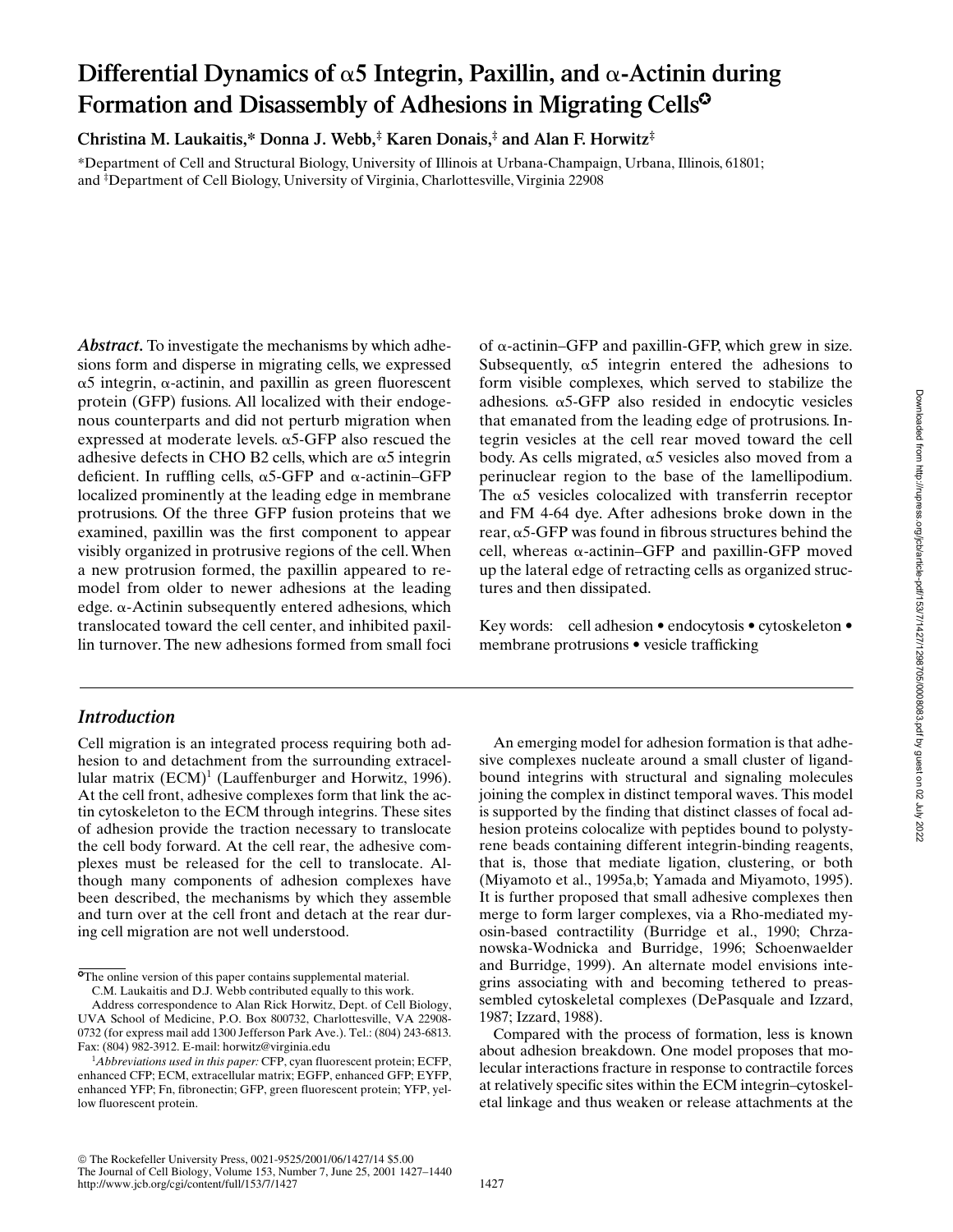rear of the cell. This is supported by observations of the fates of integrins at the cell rear. These studies suggest several possible cleavage sites, whose probability depends on adhesion strength (Regen and Horwitz, 1992; Palecek et al., 1996). Other complementary models stress the importance of biochemical alterations involving molecules, such as proteases or signaling molecules that regulate adhesion turnover by phosphorylation/dephosphorylation. When several kinases and phosphatases are inhibited, adhesions become strong and peripheral, and the tails of cells become elongated (Lawson and Maxfield, 1995; Richardson et al., 1997; Schoenwaelder and Burridge, 1999). With either of these models, the nature of the adhesive breakdown is unclear. For example, it is not known whether subcomponents of the adhesive complex remain intact or disperse within the cell when adhesions turn over.

The formation of adhesions at the front and their dissolution at the cell rear results in the accumulation in the rear of adhesive material derived from the cell front. Thus, it is likely that efficient mechanisms exist to move material from the rear to the front. Previous studies have demonstrated that integrins are rapidly internalized from the cell surface (Bretscher, 1989; Dalton et al., 1995). Further, it has been proposed that in migrating cells integrins are endocytosed at the cell rear when adhesions break down and then recycled to the front of the cell and possibly the leading edge (Bretscher, 1984; Lawson and Maxfield, 1995; Bretscher and Aguado-Velasco, 1998; Pierini et al., 2000). In this manner, integrins and perhaps other adhesive components may be supplied to the front of the cell to form new adhesions. In support of this model, integrins were shown to reside in intracellular vesicles that colocalized with a marker of the endocytic-recycling compartment (Pierini et al., 2000). However, it is possible that other pathways exist to supply integrins to the leading edge of the cell, such as directed flow along cytoskeletal elements. In contrast to the proposed model, robust vesicular shuttling of integrins from the cell rear to the leading edge was not detected in migrating fibroblasts using antibody probes (Regen and Horwitz, 1992; Palecek et al., 1998).

Since most of the studies examining adhesion formation and breakdown were performed in quiescent cells, it is unclear how these observations apply to migrating cells. When adhesive dynamics were studied in motile fibroblasts, antibody-labeled integrins were rapidly cleared from the cell front, making formation of new adhesions at the leading edge impossible to examine (Regen and Horwitz, 1992). A recent study circumvented this problem by generating a reporter containing GFP fused to the membrane-spanning and cytoplasmic domain of the  $\beta$ 1 integrin (Smilenov et al., 1999). In stationary fibroblasts, adhesions labeled with the GFP integrin moved toward the cell center or along the cell periphery, whereas in migrating cells little movement of these structures was detected. Interestingly, this study did not report robust vesicular trafficking using this probe. Since only the integrin was labeled, the fates of other cytoskeletal molecules as the adhesions turn over is not known.

To address the mechanisms of adhesion formation and turnover, we generated GFP-labeled fusion proteins of three adhesion components:  $\alpha$ 5 integrin, paxillin, and  $\alpha$ -actinin. This allowed us to visualize the dynamics of three different adhesion-related molecules either singularly

or in pairs during migration. These studies produced several interesting observations including (a) the movement of integrin-containing vesicles from the leading lamella to a perinuclear region and trafficking of vesicles from this region to the base of the lamellipodia, (b) a hierarchical mechanism for the formation of adhesions in which paxillin accumulation is followed by organized  $\alpha$ -actinin, which in turn is followed by visibly organized  $\alpha$ 5 integrin, (c) the turnover of paxillin adhesions but not  $\alpha$ -actinin at the base of newly forming protrusions, (d) the translocation of  $\alpha$ -actinin–containing adhesions, which is inhibited by the presence of visibly organized integrin, and (e) a severing of the integrin–cytoskeletal linkage and the translocation and dispersal of paxillin and  $\alpha$ -actinin-containing cytoskeletal complexes at the cell rear. Taken together, these results point to a hierarchical model for the formation of adhesions and multiple integrin-trafficking pathways and suggest that rear release is mediated by contraction and severing of an integrin proximal connection with the cytoskeleton.

## *Materials and Methods*

## *Cloning*

The eukaryotic expression vectors pEGFP-N3, pECFP-N1, and pEYFP-N1 were obtained from CLONTECH Laboratories, Inc. For  $\alpha$ 5 and paxillin cDNA (provided by L. Reichardt and C.E. Turner, SUNY Upstate Medical University), we inserted a KpnI restriction site before the stop codon using a mutagenic PCR primer with a noncomplementary KpnI site at its 5' end. A minimal amount of this 3' cDNA fragment was religated to the original cDNA using either pCR2.1 (Invitrogen) or pCRScript (Stratagene) as a cloning intermediate. We used the KpnI site and one upstream within the original cDNA to ligate each cDNA into the polylinker 5' to the start codon of the respective GFP variant. The entire PCR fragment and the junction region between the protein and GFP was sequenced. We obtained a similarly prepared  $\alpha$ -actinin–GFP construct in the pEGFP-N1 vector from C. Otey and M. Edlund (University of North Carolina, Chapel Hill, NC). This fusion scheme created a 10–amino acid linker between  $\alpha$ 5 or paxillin (LQAGPGSIAT) and EGFP, a 13–amino acid linker between  $\alpha$ 5 or paxillin and enhanced yellow fluorescent protein (EYFP) or enhanced cyan fluorescent protein (ECFP) (AAVPRARDPPVAR), and a 20–amino acid linker between  $\alpha$ -actinin and EGFP, ECFP, or EYFP  $(KLRILOSTVPRARDPPVAT)$ . Paxillin and  $\alpha$ -actinin ECFP and EYFP were prepared by cloning the cDNAs into the mammalian expression vector pCDNA3.1/Zeo (Invitrogen). The head and rod domains of  $\alpha$ -actinin fused to GFP were provided by C. Otey and M. Edlund.

## *Cell Culture*

CHO K1 and CHO B2 cells were cultured in DME (GIBCO BRL) supplemented with 10% FBS, 4 mM L-glutamine, 1 mM sodium pyruvate, and nonessential amino acids (Sigma-Aldrich). WI38 cells were maintained in high glucose DME supplemented with 10% FBS and 1 mM sodium pyruvate. Transfections were performed with lipofectamine (GIBCO BRL), and the cells were selected with 1 mg/ml G418 (Sigma-Aldrich) or 0.5 mg/ ml zeocin, where appropriate. Stably transfected cells were maintained in 0.5 mg/ml G418 and/or 0.25 mg/ml zeocin and sorted for expression levels by flow cytometry.

### *Immunocytochemistry*

Cells were plated for  $>4$  h in HyQ-CCM1 serum-free medium (Hyclone) on coverslips coated with 20  $\mu$ g/ml fibronectin (Fn), fixed, and stained as described previously (Sastry et al., 1999). Focal adhesion proteins were detected with the VIN-11-5 antivinculin antibody (Sigma-Aldrich), antipaxillin 165 (Transduction Laboratories), or anti-α-actinin A5044 (Sigma-Aldrich). Human  $\alpha$ 5 was stained with monoclonal antibody 6F4 and endogenous and expressed  $\alpha$ 5 were detected with polyclonal anti- $\alpha$ 5 Ab1949 (Chemicon). CHO endogenous  $\beta$ 1 was detected using monoclonal 7E2 (University of Iowa Developmental Studies Hybridoma Bank, Iowa City, IA) and polyclonal 36E3 (a gift from D. DeSimone, University of Vir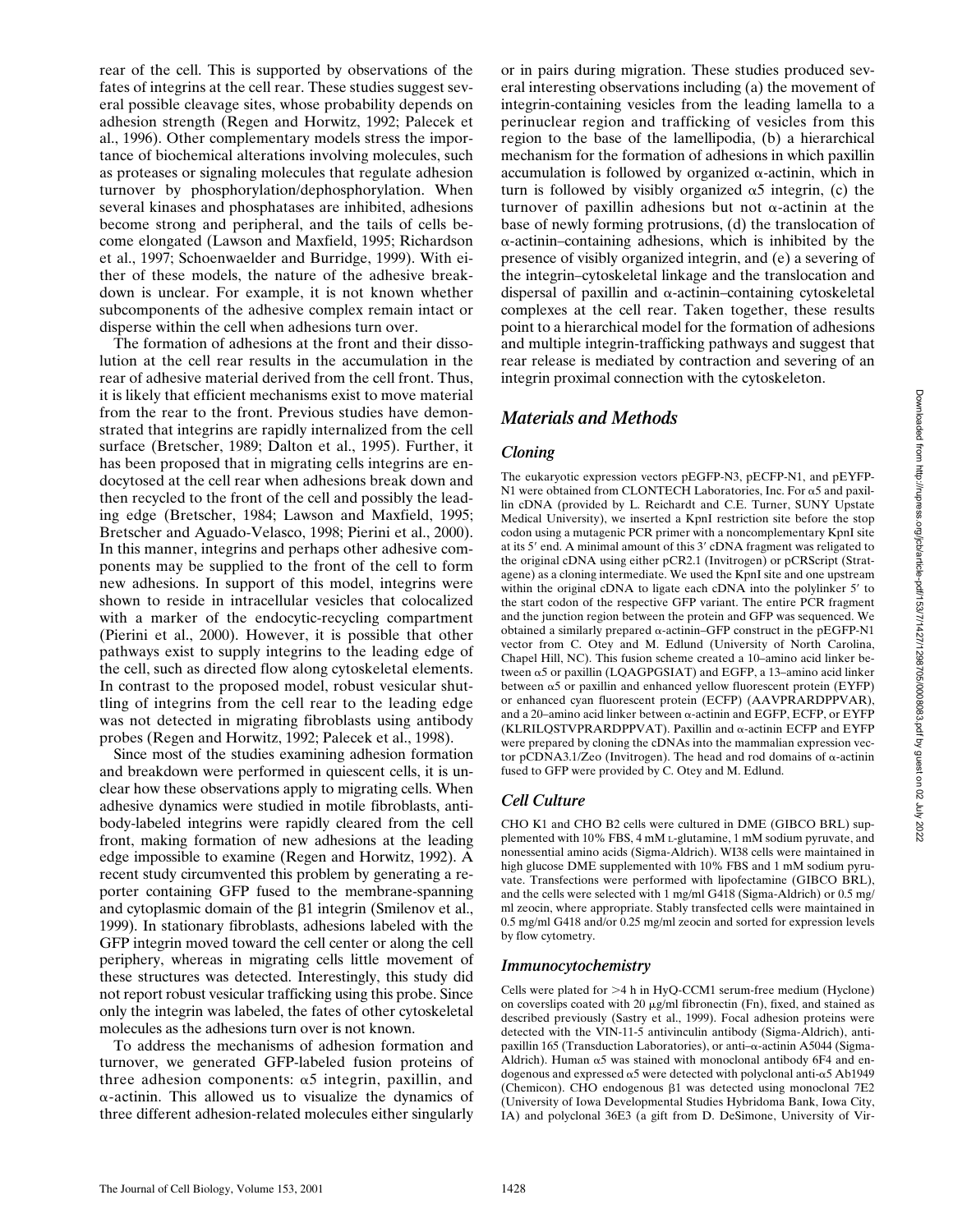ginia, Charlottesville, VA). The transferrin receptor was stained with monoclonal antibody B65.3 (provided by S. Green, University of Virginia, and I. Trowbridge, Salk Institute, La Jolla, CA). Actin fibers were visualized using rhodamine-phalloidin.

## *Cell Surface Biotinylation and Immunoprecipitation*  of α5 Integrin

CHO B2 cells transfected with untagged  $\alpha$ 5 or  $\alpha$ 5-GFP were washed twice with EBSS, 25 mM Hepes, pH 7.4 (EBS-H), and biotinylated for 60 min at 4C with 0.5 mg/ml NHS-biotin (Pierce Chemical Co.). After washing the cultures, the cells were extracted with 100 mM *N*-octylglucoside in 25 mM Hepes, 150 mM NaCl, pH 7.4 (HBS), with protease inhibitors (aprotinin, leupeptin, and E-64) for 30 min at 4C and centrifuged for 10 min at 14,000 *g*. α5 integrin was then immunoprecipitated by incubation with 6F4 monoclonal antibody (5  $\mu$ g) for 12 h at 4°C and protein G agarose (Santa Cruz Biotechnology, Inc.) for 4 h at  $4^{\circ}$ C. The samples were washed five times with 25 mM *N*-octylglucoside in HBS and centrifuged for 10 min at 14,000 *g*. The immunoprecipitates were subjected to SDS-PAGE on 5% slabs, transferred to nitrocellulose, and detected by Western blot analysis.

### *Microscopy*

Tissue culture dishes were modified to facilitate microscopic observation of living cells as described previously (Palecek et al., 1996). The dishes were coated with Fn for 16 h at  $4^{\circ}$ C and then blocked with 2% BSA.  $10^5$ cells were plated in either CCM1 (Hyclone) or DME/F-12 for 1 h at 37°C. During microscopy, cells were maintained at 37°C, pH 7.4, and illuminated with a halogen lamp. To visualize EGFP, an endow GFP filter cube (ex HQ470/40, em HQ525/50, Q495LP dichroic mirror) was used (Chroma). FM 4-64 was visualized using a rhodamine/TRITC cube (ex BP520-550, barrier filter BA580IF, dichroic mirror DM565). Exposure times ranged from 0.05 to 0.20 s. For two-color fluorescence, ECFP (ex D436/10, em D470/30) and EYFP (ex HQ500/20, em HQ535/30) were positioned in "dual" filter wheels (Ludl Electronic Products), and a JP4 bandpass filter cube was used to visualize CFP/YFP, respectively. Using the  $40 \times$  (NA 0.75; Nikon) and the  $60 \times$  (NA 1.40; Nikon) objectives, images were acquired from a cooled CCD camera (Photometrics CH250 or Hammatsu OrcaII) attached to an Olympus IX-70 or Nikon TE-300 inverted microscope. Image acquisition was controlled using the Inovision ISee software program interfaced to a Ludl modular automation controller (Inovision).

#### *Analysis*

For migration experiments, cell paths were tracked using the nanotrack tool in ISee, which records the x and y pixel coordinates of the approximate centurion of the somitic cell cortex. The average speed for each cell was determined by computing the average net centroid translation divided by the time interval at each 5- or 10-min time point. This protocol was adapted for calculating rates of movement of paxillin- or  $\alpha$ -actinin-containing adhesion complexes.

#### *Online Supplemental Material*

Time-lapse images are included as online videos, which further depict Figs. 2 (Videos 1 and 2), 3 (Videos 3 and 4), 5 (Video 5), 6 (Video 6), and 10 (Videos 8–10). Video 7 shows  $\alpha$ -actinin adhesions moving inward toward the cell center. Additional time-lapse images for Fig. 3, showing vesicles emanating from membrane protrusions (Video 2) and vesicles moving to and from the base of the lamellipodia (Video 11) are included. The time intervals for each video are as follows: Videos 1, 2, 6, and 10, 5 s; Videos 3, 5, and 8, 10 s; Video 9, 15 s; Video 4, 30 s; Videos 7 and 11, 60s. Supplemental Figs. 1, 2, and 3 are also provided. All videos and supplemental figures are available at http://www.jcb.org/cgi/content/full/153/7/1427/DC1.

## *Results*

### GFP Fused to  $α5$  Integrin, Paxillin, and -*-Actinin Mimic Unlabeled Proteins*

To study the formation and breakdown of adhesive structures, we prepared expression constructs that encode  $\alpha$ 5 integrin, paxillin, and  $\alpha$ -actinin as GFP fusion proteins.

Previous studies have examined the properties of cells expressing GFP fusions with paxillin and  $\alpha$ -actinin; however, -5-GFP has not been characterized (Dabiri et al., 1997; Kiosses et al., 1999; Salgia et al., 1999; Katz et al., 2000; Knight et al., 2000). To demonstrate that GFP was not cleaved in our fusion constructs, cell surface proteins on untagged  $\alpha$ 5- and  $\alpha$ 5-GFP–transfected CHO B2 cells were biotinylated, extracted, and immunoprecipitated with the  $\alpha$ 5 antibody 6F4. Two major bands were biotinylated in each sample, and the larger of these surface-expressed proteins cross-reacted with a polyclonal  $\alpha$ 5 antibody (Fig. 1 a). The  $\alpha$ 5-GFP band was  $\sim$ 30-kD larger than the band precipitated from CHO B2 cells transfected with untagged  $\alpha$ 5, indicating that GFP was not cleaved (Fig. 1 a). The smaller biotinylated band was  $\sim$ 98 kD, which is the size expected for coprecipitated  $\beta$ 1 integrin (Fig. 1 a). Furthermore, cleaved GFP was not observed in total protein extracts from  $\alpha$ 5-GFP–expressing CHO B2 and CHO K1 cells (data not shown). Similarly, cleaved GFP was not detected in cells expressing moderate  $(\leq 2 \times$  over expression) levels of  $\alpha$ -actinin and paxillin; these cells were subsequently used in our experiments.

We compared cell surface levels of  $\alpha$ 5 integrin in our transfected CHO B2 and CHO K1 cells by FACS® analysis. As shown in Fig. 1 b, using saturating concentrations of the antibodies, the  $\alpha$ 5 integrin expression level in the transfected CHO B2 cells was comparable to the level of endogenous  $\alpha$ 5 integrin in the CHO K1 cells. Thus, these results indicate that  $\alpha$ 5 integrin is not significantly overexpressed in the CHO B2 cells when compared with the expression of endogenous  $\alpha$ 5 integrin in CHO K1 cells.

To determine whether the  $\alpha$ 5-GFP fusion retained integrin function, we performed migration assays and tested its ability to rescue cell spreading of CHO B2 cells, a cell line isolated for its low expression levels of  $\alpha$ 5 integrin. These cells do not spread on Fn-coated substrates unless α5 is expressed ectopically (Schreiner et al., 1989; Zhang et al., 1993), making this system useful for studies of  $\alpha$ 5 function (Cao et al., 1998). The GFP fusion had no detectable effect on migration, since cells expressing GFPtagged  $\alpha$ 5 and GFP-tagged paxillin and  $\alpha$ -actinin migrate indistinguishably from the cells expressing similar levels of the untagged proteins (Table I). Expression of  $\alpha$ 5-GFP restored the ability of CHO B2 cells to spread similarly to cells expressing untagged  $\alpha$ 5 integrin (Table II). To confirm that the ectopic expression of  $\alpha$ 5 integrin rescues CHO B2 spreading on Fn, we used antibodies that perturb the integrin–Fn interaction. This rescue was inhibited by 16G3 Mab (a gift from K. Yamada, National Institutes of Health, Bethesda, MD), which recognizes the RGD sequence in Fn and disrupts the  $\alpha$ 5–Fn interaction (Table II). The  $\alpha$ 5 integrin function-blocking antibodies, VD1 and VD10 (provided by R. Isberg, Tufts University, Boston, MA), inhibited spreading of  $\alpha$ 5-GFP–expressing CHO B2 cells on Fn by  $99 \pm 2\%$  and  $97 \pm 3\%$ , respectively. The nonfunction perturbing  $\alpha$ 5 antibody, 6F4, had no effect on cell spreading (Table II). Thus, the spreading of  $\alpha$ 5-GFP-transfected CHO B2 cells is mediated by a direct interaction between  $\alpha$ 5 and Fn.

Each fusion protein reproduced the localization patterns of its untagged counterpart when expressed in CHO B2, CHO K1, and NIH-3T3 cells under conditions that pro-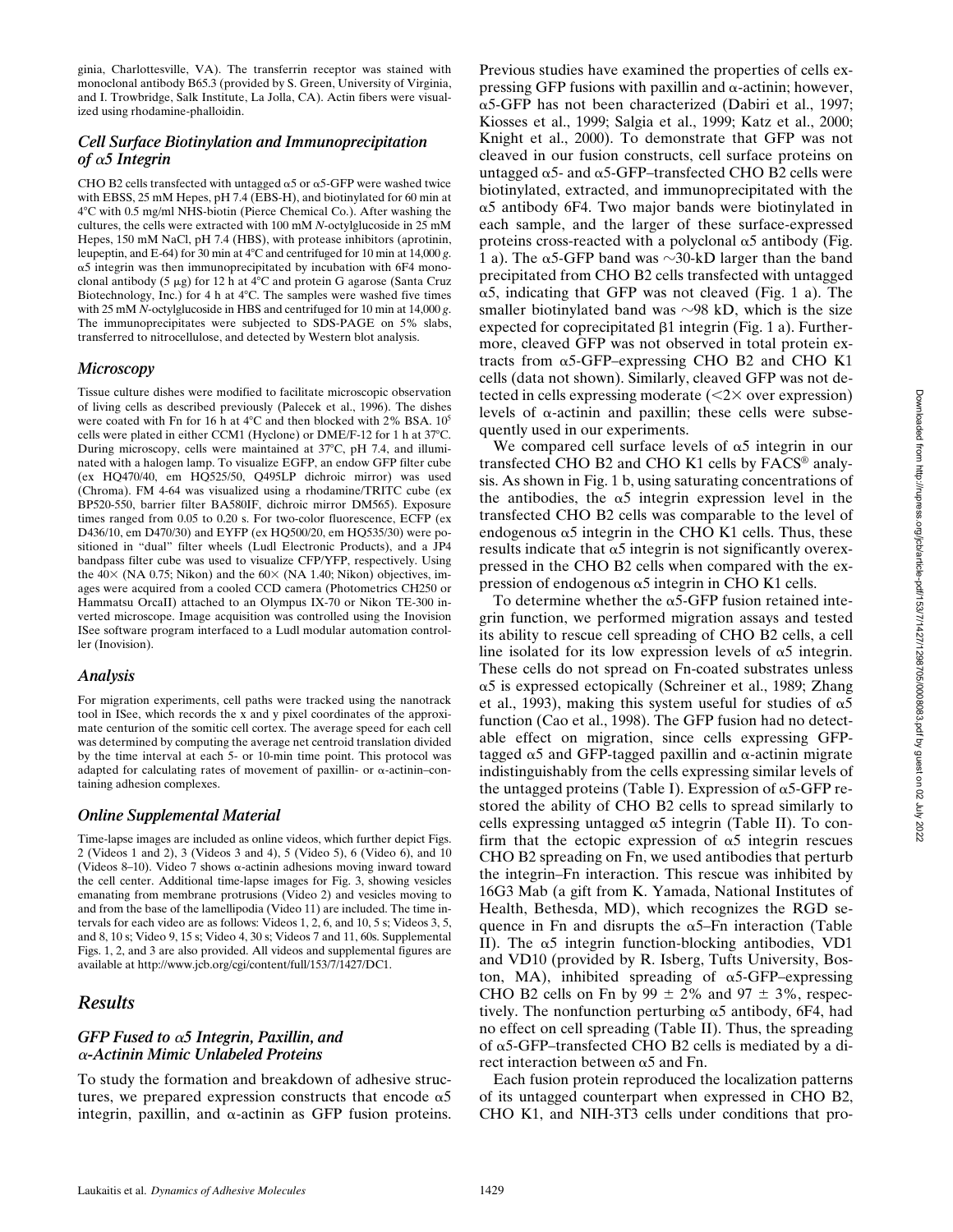

*Figure 1.* GFP fused to  $\alpha$ 5 integrin, paxillin, and  $\alpha$ -actinin mimic unlabeled proteins. (a)  $\alpha$ 5 integrin was immunoprecipitated from biotinylated CHO B2 cells expressing either  $\alpha$ 5-GFP or untagged  $\alpha$ 5. The immunoprecipitate was analyzed by SDS-PAGE and stained for biotin (left lanes) or with a polyclonal anti- $\alpha$ 5 antibody (right lanes). The  $\alpha$ 5-GFP band is  $\sim$ 30-kD larger than that of untagged  $\alpha$ 5, indicating that GFP was not cleaved. (b) Cell surface levels of  $\alpha$ 5-GFP integrin were assayed by flow cytometry in transfected CHO B2 cells using monoclonal antibody 6F4. Endogenous (hamster)  $\alpha$ 5 integrin was assessed in CHO K1 cells with the PB1 monoclonal antibody using saturating concentrations of the antibodies. (c)  $\alpha$ 5-GFP–, (d) paxillin-GFP–, and (e) --actinin–GFP–expressing CHO K1 cells were plated on 20  $\mu$ g/ml Fn for 18 h before fixation and antibody staining. All three fusion protein colocalized with vinculin. Bar, 20  $\mu$ m.

mote formation of prominent focal adhesions, such as plating on Fn concentrations  $>5 \mu g/ml$  or longer than 6 h. When CHO K1 cells expressing  $\alpha$ 5-GFP,  $\alpha$ -actinin–GFP, or paxillin-GFP were allowed to adhere under focal adhesion–

promoting conditions, all three fusion proteins colocalized with vinculin in focal adhesions with  $\alpha$ -actinin also localizing along fibrous structures (Fig. 1, c–e). This confirms previous studies using paxillin- and  $\alpha$ -actinin–GFP (Dabiri et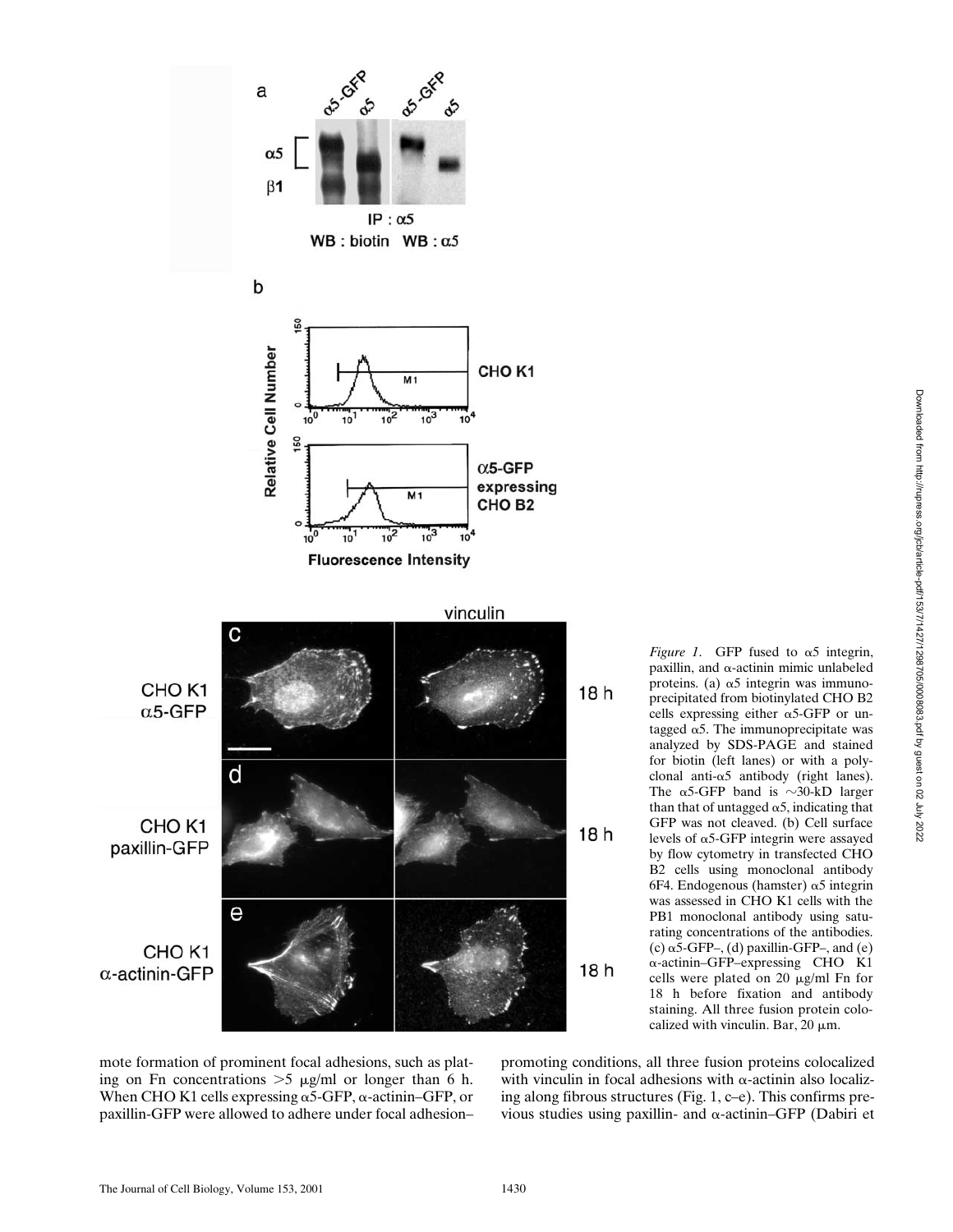*Table I. Migration Rates of CHO Cells on Fn*

|                                   | $3 \mu$ g/ml Fn | $5 \mu$ g/ml Fn |
|-----------------------------------|-----------------|-----------------|
|                                   | $(\mu m/h)$     |                 |
| CHO B <sub>2</sub> GFP            | $N/A^*$         | $N/A*$          |
| CHO B2 untagged $\alpha$ 5        | $36 \pm 10$     | $27 \pm 9$      |
| CHO B <sub>2</sub> $\alpha$ 5-GFP | $32 \pm 12$     | $30 \pm 13$     |
| CHO K1 GFP                        | $35 \pm 11$     | $25 \pm 11$     |
| CHO K1 $\alpha$ -actinin-GFP      | $34 \pm 11$     | $29 \pm 8$      |
| CHO K1 paxillin-GFP               | $30 \pm 11$     | $23 \pm 7$      |
|                                   |                 |                 |

\*Cells did not adhere.

al., 1997; Kiosses et al., 1999; Zamir et al., 1999, 2000; Katz et al., 2000; Knight et al., 2000; Edlund et al., 2001).

We then compared the kinetics of adhesive assembly of untagged  $\alpha$ 5- and  $\alpha$ 5-GFP–expressing cells by allowing cells to adhere for 0.5, 1.5, and 18 h in CCM1 on substrates coated with  $5 \mu g/ml$  Fn. Cells were stained for endogenous and exogenous  $\alpha$ 5 and endogenous  $\beta$ 1, F-actin, vinculin, paxillin, and  $\alpha$ -actinin. Untransfected CHO B2 cells did not adhere to the coverslips even after 18 h of plating, demonstrating that  $\alpha$ 5 expression is necessary for these cells to adhere to Fn. In CHO B2 cells transfected with either  $\alpha$ 5-GFP or untagged  $\alpha$ 5, the integrins, actin, and focal adhesion proteins were visible at the periphery of cells within 30 min of plating (data not shown; Fig. S1, a–c and g–i, available at http://www.jcb.org/cgi/content/full/153/7/ 1427/DC1). When cells were plated for 1.5 h, an increase in organized adhesions was observed (Fig. S1, d–f, available at http://www.jcb.org/cgi/content/full/153/7/1427/DC1). However, at both time points the intensity of staining suggested that the integrins were not as highly organized as vinculin. Importantly, the time course of organization was similar regardless of ectopic expression of the different adhesion molecules in all of the cell types studied. Both untagged  $\alpha$ 5- and  $\alpha$ 5-GFP–expressing CHO B2 cells organized more slowly than the parental CHO K1 cells, probably reflecting a clonal difference. Integrin  $\alpha$ 5-GFPexpressing CHO B2 and CHO K1 cells viewed live after plating on Fn concentrations  $>5 \mu g/ml$  or for longer than 6 h exhibited clear focal adhesion–like structures. At lower Fn concentrations or at shorter time points, clearly discernible  $\alpha$ 5 organization was rarely seen.

Since integrin organization in CHO cells was observed only at longer time points after plating and on higher concentrations of Fn, we complemented our CHO cell studies by examining the adhesive organization in WI38 cells. Organized adhesions as indicated by vinculin and  $\alpha$ 5 integrin staining were apparent 60 min after plating on  $2 \mu g/ml$  Fn (Fig. S2, a and b, available at http://www.jcb.org/cgi/ content/full/153/7/1427/DC1). As with the CHO cells, the intensity of vinculin staining was much greater than that observed for  $\alpha$ 5 integrin. The GFP fusion had no effect on  $\alpha$ 5 integrin localization in the WI38 cells since the localization pattern of  $\alpha$ 5-GFP and endogenous  $\alpha$ 5 integrin was similar (Fig. S2, a–c, available at http://www.jcb.org/cgi/ content/full/153/7/1427/DC1).

## -*5-GFP and* -*-Actinin–GFP Localize Prominently at the Leading Edge*

To obtain insight into the mechanisms by which adhesions form and stabilize at the cell front, we investigated the dy-

*Table II. Percentage of CHO Cells Spread on 5*  $\mu$ *g/ml Fn* 

|                                   | No antibody         | 16G3 | 6F4 |
|-----------------------------------|---------------------|------|-----|
|                                   | $(\%)$ after 30 min |      |     |
| CHO B <sub>2</sub> GFP            | 3                   |      |     |
| CHO B2 untagged $\alpha$ 5        | 61                  |      | 70  |
| CHO B <sub>2</sub> $\alpha$ 5-GFP | 72                  |      | 72  |
| CHO K1                            | 99                  |      | 93  |

namics of the GFP probes in protrusive regions under migration-promoting conditions: Fn concentrations  $\leq 5 \mu g$ / ml plated for  $\leq$ 2 h. CHO K1 and CHO B2 cells were plated in CCM1 on  $1-5 \mu g/ml$  Fn for  $1-2$  h and then observed in fluorescence every 5 or 30 s for 2–10 min. Under these conditions, both cell types are motile and show prominent protrusive activity.  $\alpha$ -Actinin–GFP and  $\alpha$ 5-GFP localized prominently along the cell border in membrane protrusions (Fig. 2, a and b; Videos 1 and 2 available at http://www.jcb.org/cgi/content/full/153/7/1427/DC1). This localization was observed in  $\sim70\%$  of the cells viewed and in 90% of the cells that showed protrusive activity. In both CHO and WI38 cells,  $\alpha$ -actinin–CFP and  $\alpha$ 5-YFP colocalized to membrane protrusions along the cell edge (Fig. 2, c-f).  $\alpha$ -Actinin–GFP also localized along fibrouslike structures (Fig. 2 a).

## -*5 Integrin Resides in Vesicles*

Previous reports using fixed cells suggest that integrin-containing vesicles are present at the cell rear and gather in a perinuclear region in migrating cells (Regen and Horwitz, 1992; Lawson and Maxfield, 1995; Palecek et al., 1996; Bretscher and Aguado-Velasco, 1998; Pierini et al., 2000). In contrast, our observations in CHO cells revealed prominent large and small  $\alpha$ 5-GFP vesicle-like structures that emanated from the leading edge in protrusions (Fig. 3 a; Video 3 available at http://www.jcb.org/cgi/content/full/153/7/1427/ DC1). These structures colocalized with the fluorescent lipophilic dye, FM 4-64, indicating that they were membraneenclosed endocytic vesicles. The  $\alpha$ 5-containing vesicles moved centripetally toward the cell center and concentrated in a perinuclear region that colocalized with FM 4-64 and the transferrin receptor. The preponderance of GFPlabeled vesicles in CHO cells originated from lamellipodial regions and moved centripetally; this was also observed in WI38 cells in regions where membrane ruffling was apparent. However, in migrating WI38 cells in which minimal membrane ruffling was observed  $\alpha$ 5-containing vesicles moved from the perinuclear region to the base of the lamellipodium but not into it (Fig. 3 b; Video 4 available at http:// www.jcb.org/cgi/content/full/153/7/1427/DC1). α5 vesicles were also observed in the rear of the cells. These vesicles moved quickly, often along the lateral edge, toward the perinuclear region where we could no longer track them due to the volume of the cell in that region and the large number of vesicular structures that accumulate there. We did not observe the  $\alpha$ 5-containing vesicles entering the lamellipodium. Interestingly, we observed substantially more vesicles in cells either expressing higher  $\alpha$ 5 integrin levels or plated on lower substrate concentrations; this coincides with increased membrane protrusive activity. Membrane-bound palmitoylated GFP also emanated from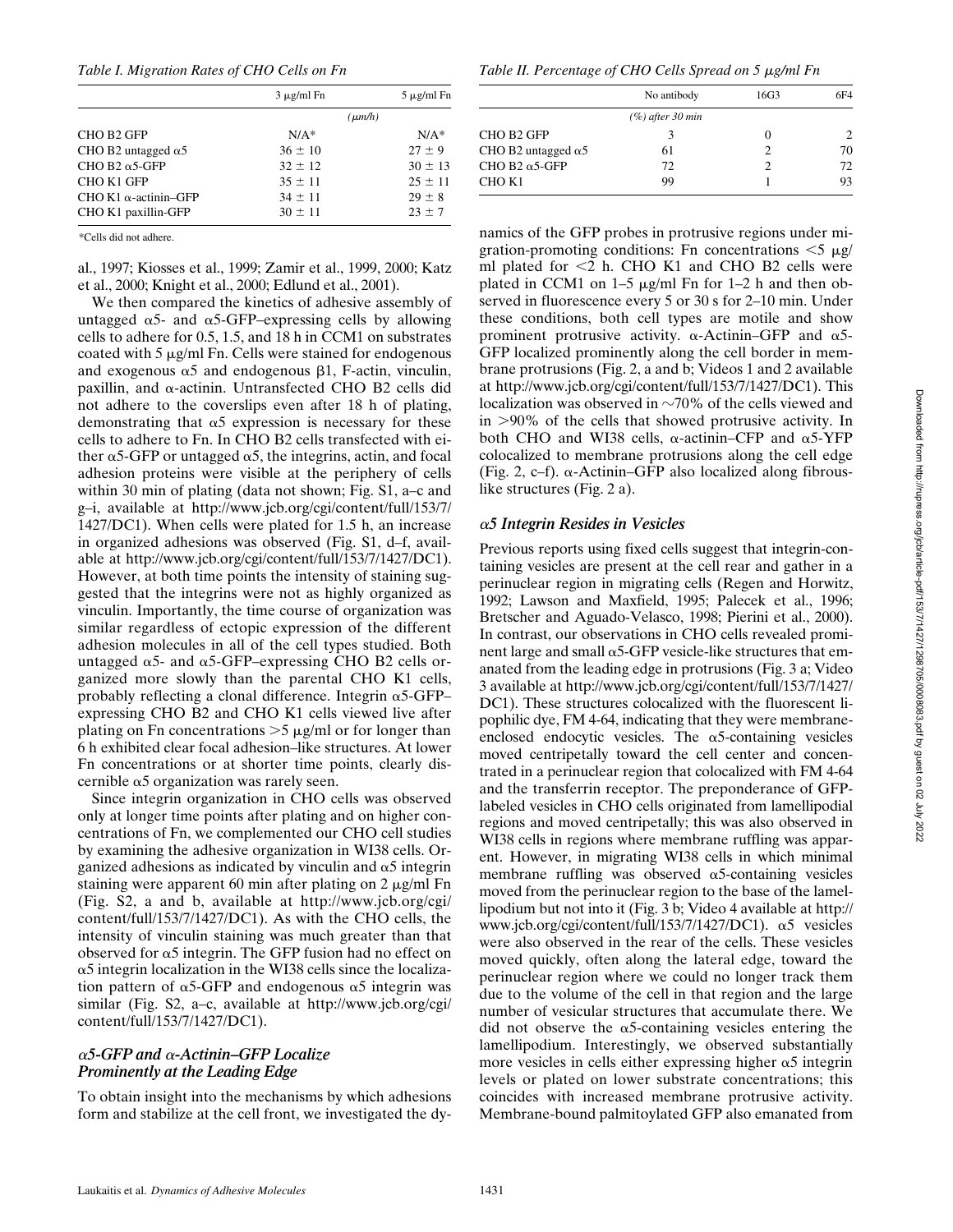

*Figure 2.*  $\alpha$ 5 integrin and  $\alpha$ -actinin localize to membrane protrusions. GFP fluorescence localizes prominently to membrane protrusions in (a)  $\alpha$ -actinin–GFP– and (b)  $\alpha$ 5-GFP–transfected CHO cells. In CHO (c and d) and WI38 cells (e and f),  $\alpha$ 5-YFP  $(c \text{ and } e)$  and  $\alpha$ -actinin–CFP  $(d \cdot$ and f) colocalized in membrane protrusions along the cell edge (arrows). Videos 1 and 2 available at http://www.jcb.org/ cgi/content/full/153/7/1427/DC1. Bar,  $10 \mu m$ .



*Figure 3.*  $\alpha$ 5 integrin resides in vesicle-like structures. (a) In  $\alpha$ 5-GFP–expressing CHO B2 cells, integrin vesicles depart from membrane protrusions and move toward the cell center. (b) In WI38 cells expressing  $\alpha$ 5-GFP, vesicles containing integrin moved from a perinuclear region to the base of the lamellipodia. The arrows indicate the vesicles whose paths were tracked in the far right panels. Videos 2, 3, 4, and 11 available at http://www.jcb.org/cgi/content/full/153/7/1427/DC1. Bar, 10  $\mu$ m.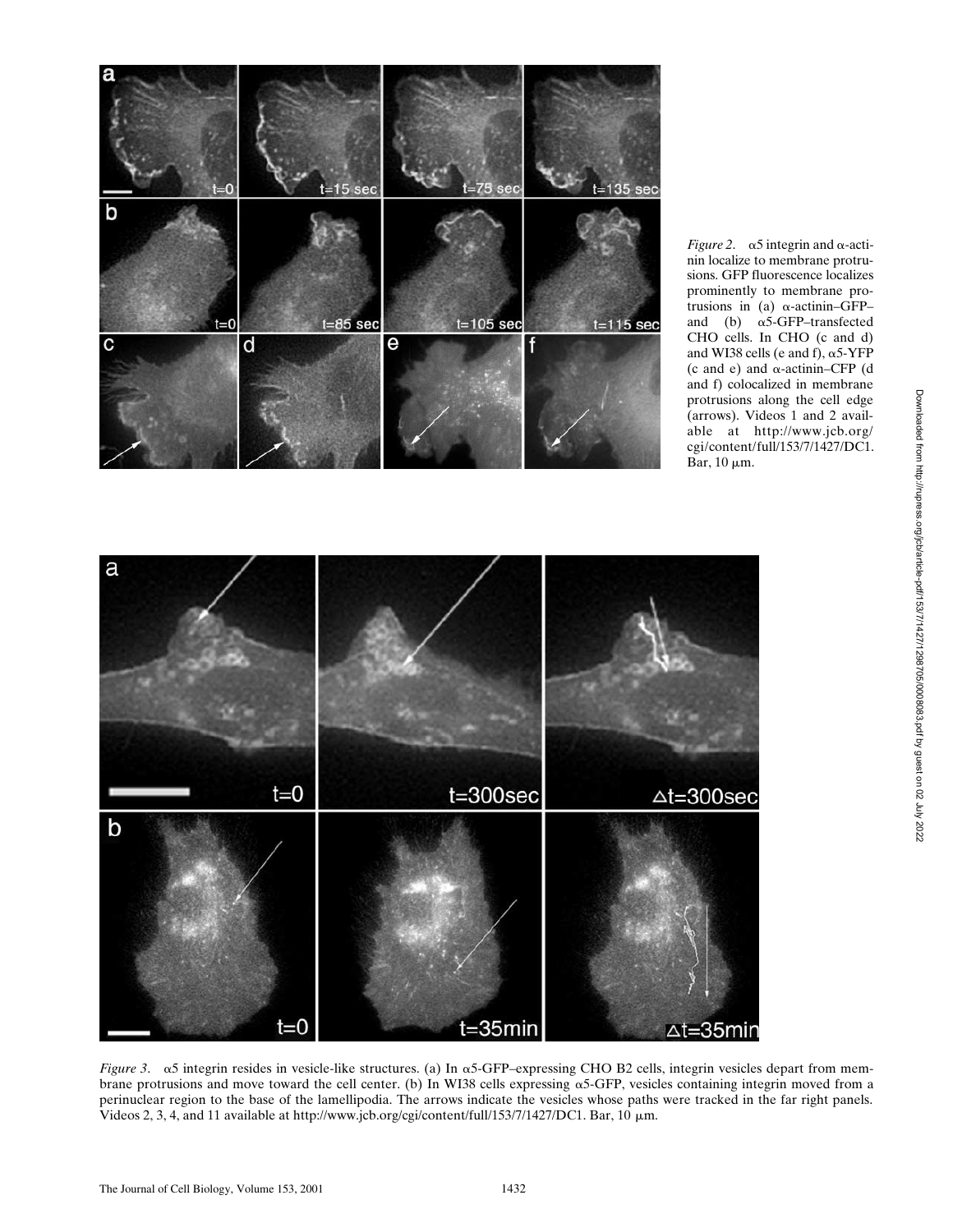protrusions and moved inward toward the cell body, suggesting membrane internalization.

The observation that integrin-containing vesicles can emanate from the leading lamella prompted us to ask whether the inclusion of  $\alpha$ 5-GFP in vesicles was caused by fusion of  $\alpha$ 5 with GFP. Untagged  $\alpha$ 5-expressing CHO B2 cells were stained for  $\alpha$ 5 or endogenous  $\beta$ 1 and costained for endogenous transferrin receptor. Using deconvolution (not shown) and confocal microscopy,  $\alpha$ 5 (Fig. 4) and  $\beta$ 1 (not shown) were observed to colocalize with the transferrin receptor. After a pulse of FM 4-64, a similar number of FM 4-64–containing vesicles was observed in cells expressing either untagged  $\alpha$ 5 or  $\alpha$ 5-GFP. Thus, the vesicular and endosomal localization of  $\alpha$ 5-GFP is a property of endogenous integrins.

### *Dynamics of Adhesive Components during Formation and Stabilization of Adhesions*

The leading edge of a protrusion is a site where adhesions form and stabilize. Using either GFP- or CFP- and YFPtagged  $\alpha$ 5,  $\alpha$ -actinin, and paxillin-transfected CHO B2 or CHO K1 cells, we observed the differing dynamics of these molecules. Of the three fusion proteins examined, paxillin appeared first. Paxillin was observed initially in a wave of diffuse fluorescence and then localized in small clusters ( $\sim$ 1  $\mu$ m) near the leading edge of the lamellipodium (Fig. 5 a). These small clusters rapidly reached maximum intensity in  $\sim$ 300 s. Once formed, individual foci did not join together to make larger adhesive complexes.

Paxillin-containing adhesions at the base of new protrusions were highly dynamic and tended to turn over. We viewed numerous rounds of adhesion, protrusion, and reformation in paxillin-GFP–transfected cells. In nearly every observation, the intensity of the paxillin clusters at the base of the new protrusion diminished and often disappeared as adhesions formed in a newly protruded region of the lamellipodium (Fig. 5 a; Video 5 available at http://www.jcb.org/ cgi/content/full/153/7/1427/DC1). The rates at which the intensity decreased paralleled an increase of intensity in new adhesions (Fig. 5 b). Interestingly, these paxillin clusters were visible by total internal reflection microscopy, demonstrating their proximity to the substrate (Fig. 5 d).

Organized  $\alpha$ -actinin was either not apparent or very weak in the highly dynamic paxillin adhesions. This may be due to differential turnover of  $\alpha$ -actinin and paxillin in the adhesions or the lack of visibly organized  $\alpha$ -actinin in the newly forming paxillin adhesions. To distinguish between these, CHO K1 cells were transfected with  $\alpha$ -actinin–CFP and paxillin-YFP. Clearly organized  $\alpha$ -actinin was not detected or was very weak in the paxillin adhesions that turned over (Fig. 6, a–c; Fig. S3 available at http: //www.jcb.org/cgi/content/full/153/7/1427/DC1). Furthermore, the paxillin adhesions that formed at the lamellipodial tip as old adhesions broke down also lacked organized --actinin (Fig. 6, a–c).

However, when protrusive activity ceased,  $\alpha$ -actinin-GFP began to localize in small  $\sim$ 0.5- $\mu$ m foci at the edge of the former lamellipodium. These structures developed and persisted as the protrusive activity, as seen in edgeenriched localization, dissipated (Fig. 6 d; Video 6 available at http://www.jcb.org/cgi/content/full/153/7/1427/DC1).



*Figure 4.*  $\alpha$ 5 integrin colocalizes with the transferrin receptor. CHO B2 cells transfected with untagged  $\alpha$ 5 were fixed and coimmunostained for endogenous transferrin receptor (false-colored red) and  $\alpha$ 5 integrin (false-colored green). As seen in the overlay, the integrin colocalized with transferrin receptor. Bar,  $5 \mu m$ .

The individual foci did not join together to make larger adhesive complexes but often grew gradually in size and intensity and extended filamentous structures toward the cell body. When visibly organized  $\alpha$ -actinin entered the adhesions, the individual clusters tended to move centripetally from their original location, and further intensification was observed. Unlike the highly dynamic paxillin adhesions,  $\alpha$ -actinin–containing adhesions did not turn over but instead tended to move inward toward the cell body. These results suggest paxillin dynamics differed from that of  $\alpha$ -actinin and that some adhesive components at the lamellipodial base are turned over as adhesions form at the leading edge.

In CHO cells, we were unable to detect visibly organized  $\alpha$ 5 integrin colocalizing with  $\alpha$ -actinin in newly forming adhesions (Fig. 7 a). It is unlikely that another integrin is involved, since clearly organized  $\alpha v$  and  $\beta 1$  integrins were also not observed in the new adhesions. In addition,  $\alpha v\beta$ 3 was not detected in the CHO cells, which is consistent with previous reports that these cells express little  $\beta$ 3 or other integrins (Ylanne et al., 1993; Takagi et al., 1997). A more likely possibility is that the  $\alpha$ 5 integrin, although present in new adhesions, is not highly concentrated and thus is not readily observed. Comparing the intensity of integrin staining with that of other adhesion molecules supports this hypothesis, since even in cells with highly organized adhesions the integrin staining is considerably less intense than that of paxillin or  $\alpha$ -actinin.

Since endogenous  $\alpha$ 5 was more visibly organized in the WI38 cells than in the CHO cells, we examined the dynamics of the fusion proteins as these cell migrated. Paxillin-GFP was observed near the leading edge and turned over in regions where new protrusions formed, which is similar to our observations in the CHO cells. As membrane ruffling dissipated, organized  $\alpha$ -actinin and subsequently  $\alpha$ 5 integrin were observed in the adhesions. Unlike the highly dynamic paxillin-containing adhesions, the  $\alpha$ 5-containing adhesions were stable and did not turn over. In WI38 cells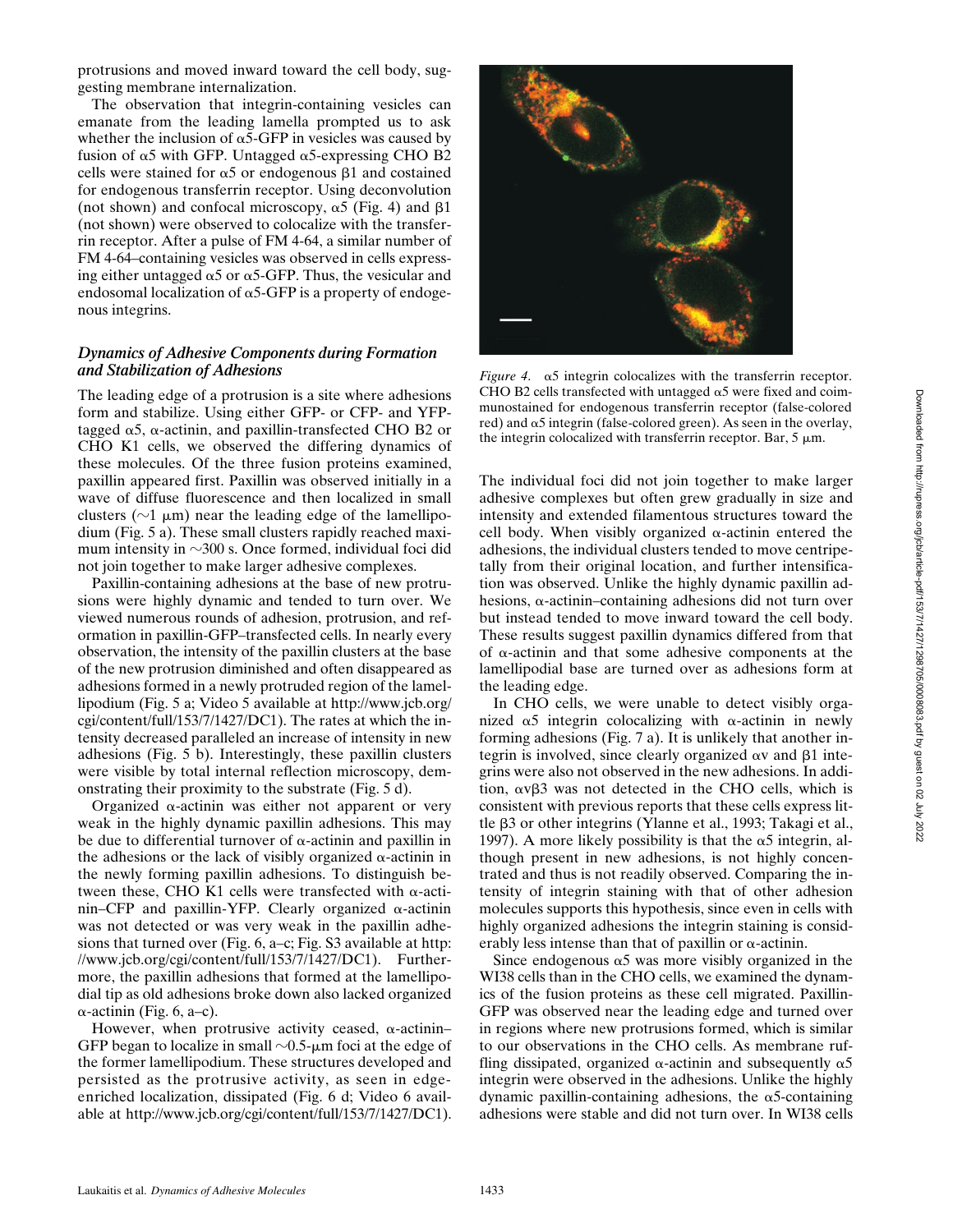

a



expressing  $\alpha$ 5-YFP and  $\alpha$ -actinin–CFP, some  $\alpha$ -actinin adhesions slide inward from the cell perimeter (Fig. 7, b–e; Video 7 available at http://www.jcb.org/cgi/content/full/ 153/7/1427/DC1); however, those that also contained  $\alpha$ 5 integrin remained stationary (Fig. 7, f–i). Thus, in these cells highly organized  $\alpha$ 5 was not visible in all adhesions, and when it was the adhesions did not translocate.

Since clearly organized integrin was not observed in the forming adhesions, we examined the role of  $\alpha$ 5 ligation in the formation of paxillin clusters. When paxillin-GFP– expressing CHO K1 cells were plated on poly-L-lysine, paxillin-GFP–containing adhesions were not detected; however, paxillin clusters were observed when the cells were plated on 2  $\mu$ g/ml Fn (Fig. 8, a and b). Paxillin clusters were no longer apparent after addition of the function-blocking antibody, VD1, which disrupts integrin binding to Fn (Fig. 8, e and f). The nonfunction-blocking antibody, 6F4, had no effect on paxillin adhesions (Fig. 8, c and d). These results suggest that the integrin–Fn interaction is necessary for paxillin clustering.

### $\alpha$ 5-GFP But Not Paxillin-GFP or  $\alpha$ -Actinin–GFP *Remains on the Substrate at the Cell Rear*

As adhesions break down, a fraction of the integrins can be left behind the cell in tracks (Regen and Horwitz, 1992; Palecek et al., 1996, 1998); however, the fate of the cyto-

*Figure 5*. Paxillin localizes in clusters near the leading edge of the lamellipodium and turns over as new adhesions form. (a) The intensity of paxillin adhesions at the base of new protrusions diminished (thin arrows) and eventually disappeared as adhesions formed in newly protruded region of the lamellipodium (compare  $t = 600$  and  $t = 0$ , thick arrows). (b) Plots of the relative intensity of paxillin (from panel a) in the original adhesions (1–3, indicated with thin arrows) and the newly forming adhesions  $(1'$  and  $2')$  are shown. CHO K1 cells expressing paxillin-GFP were plated on 2  $\mu$ g/ml Fn. The cells were then fixed and viewed in epifluorescence (c) or by total internal reflection microscopy (d). Note that the paxillin clusters were visible by total internal reflection microscopy, demonstrating their proximity to the substrate. Video 5 available at http://www.jcb.org/cgi/content/full/ 153/7/1427/DC1. Bars, 10 μm.

skeletal proteins is not known. Thus, we examined the fate of adhesive components at the cell rear as adhesions broke down. When  $\alpha$ 5-GFP integrin-expressing CHO B2 and CHO K1 cells were plated on 2.5–5  $\mu$ g/ml Fn, we observed fluorescent fibers extending behind retracting cell regions (Fig. 9 a). A network of "retraction" fibers greater than a cell length was also observed when  $\alpha$ 5-GFP–expressing WI38 cells were plated on  $0.5-2 \mu g/ml$  Fn. In some cases, the fibers were left behind as the cells migrated. The length of these fibers was variable. These fibrous structures were membranous, since similar structures were seen behind cells transfected with a palmitoylated membranebound GFP (Moriyoshi et al., 1996), but FM 4-64 was not observed in fibers. When CHO K1 cells expressing similar levels of soluble GFP were plated under the same conditions, "retraction" fibers were not observed, indicating that the cytoplasmic volume of these structures is small. Paxillin-CFP and  $\alpha$ -actinin–CFP do not localize with  $\alpha$ 5-YFP in these fibrous networks (Fig. 9, b–e). This suggests that the adhesion is breaking down closer to the integrin than to the actin.

## *Intracellular Adhesive Structures Move along the Edges of Retracting Tails*

Previous studies have also reported the movement of aggregates of integrins along the cell edge (Regen and Hor-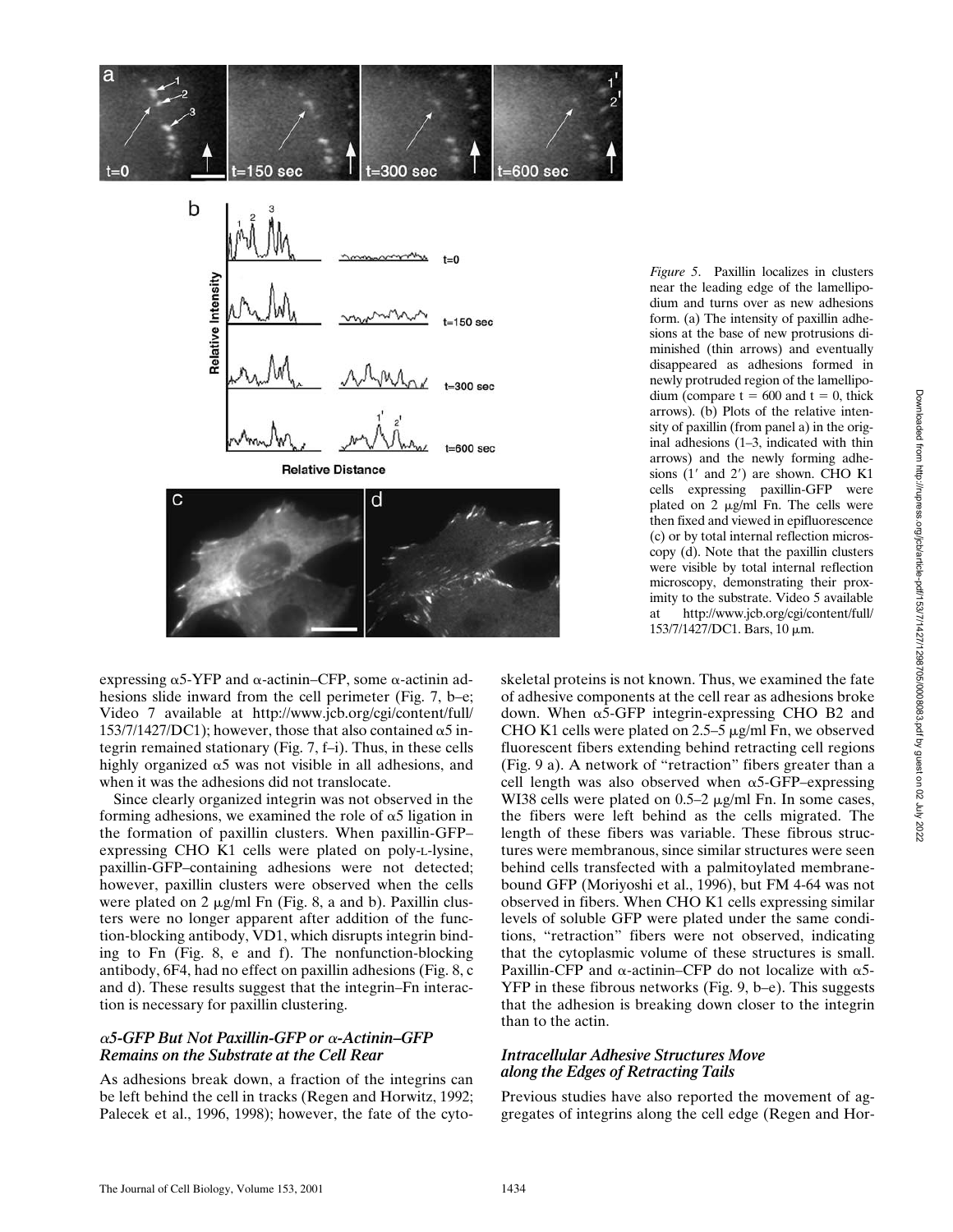

*Figure 6.*  $\alpha$ -Actinin localizes in small foci at the edge of the lamellipodium after protrusive activity subsides. CHO K1 cells were transfected with --actinin–CFP (a; false color red in panel c) and paxillin-YFP (b; false color green in panel c). (c) As shown in the overlay,  $\alpha$ -actinin was observed in the ruffles but not in the paxillin adhesions near the leading edge of the protrusion. (d) After the bulk of the  $\alpha$ -actinin departs from a protrusion, small foci are left behind ( $t = 60$  s at arrows), which grow larger and from which  $\alpha$ -actinin–containing filaments extend toward the cell body. Video 6 available at http://www.jcb.org/ cgi/content/full/153/7/1427/ DC1. Bars,  $10 \mu m$ .

witz, 1992; Palecek et al., 1996). One interpretation is that the weakening or release of integrin–ligand interactions can be an early event in the process of adhesion breakdown. Thus, one expects to see organized cytoplasmic adhesion complexes remaining. We observed clusters of paxillin-GFP and  $\alpha$ -actinin–GFP moving along the lateral edge of the cell (Fig. 10, a and b; Videos 8 and 9 available at http://www.jcb.org/cgi/content/full/153/7/1427/DC1). These clusters averaged  $1-2 \mu m$  in length and moved at  $\sim$ 30  $\mu$ m/h from the cell rear toward the cell front, although there was variation in speed between individual clusters. The clusters remained intact for over 30 min, indicating their stability (Fig. 10 c; Video 10 available at http:// www.jcb.org/cgi/content/full/153/7/1427/DC1). Small clusters would often appear to coalesce and move up the tail as it retracted behind them. The clusters would gradually decrease in intensity and eventually disperse. Paxillin-YFP and  $\alpha$ -actinin–CFP colocalized in sliding adhesive structures on the ends of  $\alpha$ -actinin–containing fibers. The connection between stress fibers and paxillin and  $\alpha$ -actinin complexes suggests that they remained connected to actin, which likely mediated their movement. Since visibly organized  $\alpha$ 5 adhesions were seldom seen at these early times in CHO cells, we also examined the breakdown of adhesive structures in WI38 cells. When WI38 cells were transfected with  $\alpha$ -actinin–CFP and  $\alpha$ 5-YFP,  $\alpha$ -actinin–containing adhesive structures slide inward toward the cell center as the rear of the cell retracted; however, the  $\alpha$ 5 integrin remained associated with the substrate.

## *Discussion*

Rapid cell migration requires the efficient regulated formation and breakdown of adhesions and cycling of components from the rear to the front. Several models have been proposed for adhesion formation, but less is known about the breakdown of adhesions. One set of studies suggest a hierarchical model for adhesive assembly (Miyamoto et al., 1995a,b; Yamada and Miyamoto, 1995), whereas other studies suggest that large preformed cytoskeletal complexes are stabilized by their association with integrins bound to the substratum (DePasquale and Izzard, 1987; Izzard, 1988). Adhesion breakdown may occur by a reversal of the mechanisms for assembly, specific enzymatic modifications, or mechanical stresses that lead to the fracture of specific interactions in the cytoskeletal– integrin linkage. Mechanisms have been proposed for cycling components that accumulate at the rear to the cell front, including directed vesicle trafficking, movement of adhesive complexes, and directed molecular movements.

In this study, we evaluated the relative contributions of these mechanisms to adhesion dynamics by directly visualizing  $\alpha$ 5 integrin-, paxillin-, and  $\alpha$ -actinin–GFP as adhesions formed and dispersed in migrating cells. Our data support hierarchical models for the formation of initial adhesive complexes. We provide evidence that classes of adhesive components enter adhesions serially. Our observations further suggest that signaling components such as paxillin enter adhesions early and turn over readily with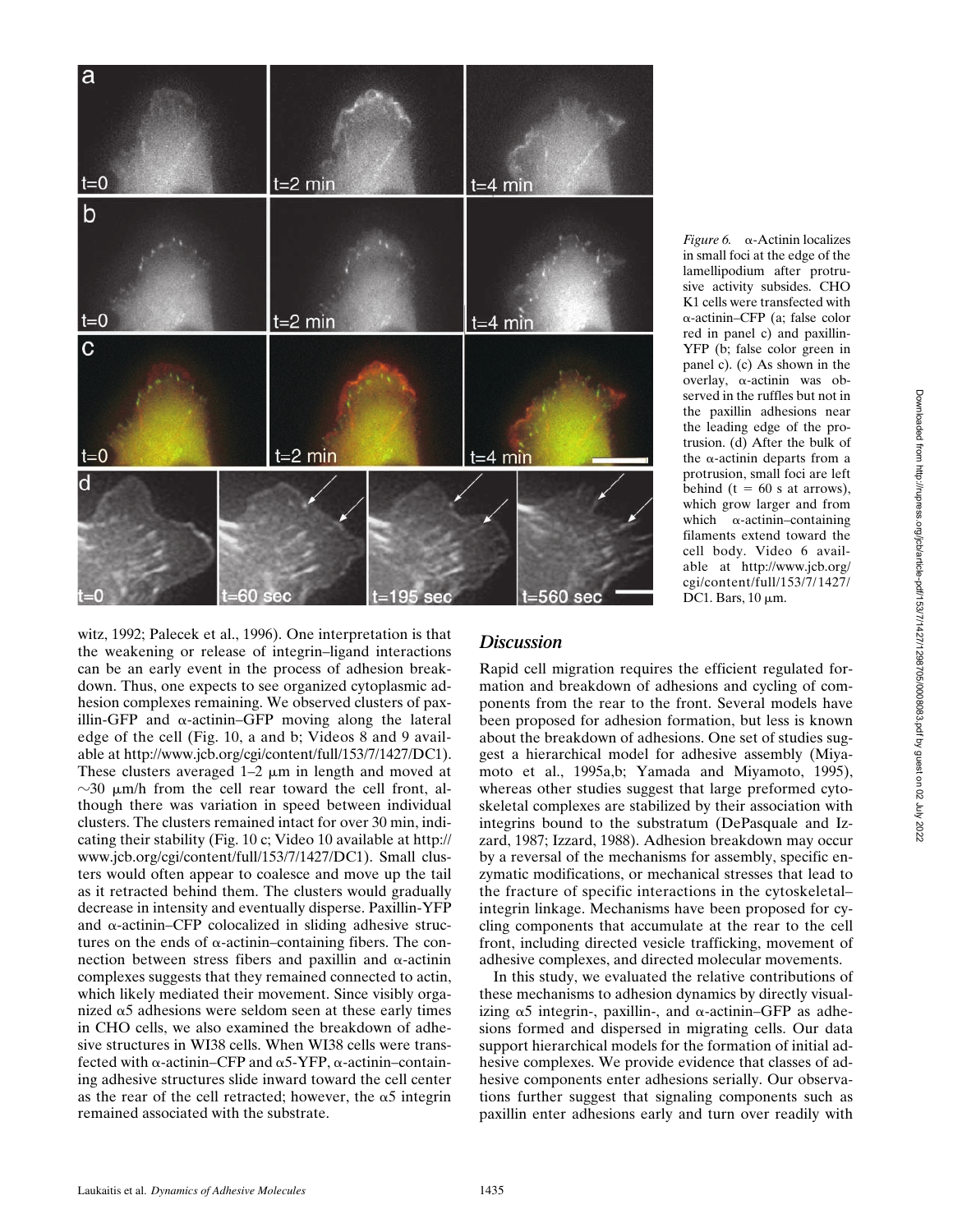

*Figure 7.* Organized  $\alpha$ 5 integrin was not observed in the forming --actinin adhesions, but when present the adhesions did not translocate. (a) CHO K1 cells were transfected with  $\alpha$ 5 integrin- $YFP$  (false color red) and  $\alpha$ -actinin–CFP (false color green) and allowed to adhere for 1 h on 5  $\mu$ g/ml Fn.  $\alpha$ 5 integrin was not visible in the  $\alpha$ -actinin adhesions near the cell edge. WI38 cells expressing  $\alpha$ 5 integrin-YFP (b, d, f, and h) and  $\alpha$ -actinin–CFP (c, e, g, and i) were plated on  $1 \mu g/ml$  Fn for  $1 \text{ h}$ . A line is drawn to indicate the relative positions of the  $\alpha$ -actinin adhesions. The  $\alpha$ -actinin adhesions lacking visibly organized  $\alpha$ 5 integrin moved inward toward the cell center (c and e), whereas the adhesions containing organized  $\alpha$ 5 integrin did not move (g and i). Video 7 available at http://www.jcb.org/cgi/content/full/153/7/1427/DC1. Bars,  $15 \mu m$ .

prominent accumulations of structural molecules such as --actinin subsequently joining the adhesion. We also support nucleation rather than the clustering of smaller minicomplexes, as reported previously for the formation of E-cadherin junctions (Adams et al., 1998), as the mechanism by which small adhesions (putative focal complexes) form. By contrast, we do not have evidence supporting the stabilization of large preformed cytoplasmic complexes. After adhesions broke down in the rear,  $\alpha$ 5-GFP was found in fibrous structures behind the cell, whereas  $\alpha$ -actinin-GFP and paxillin-GFP moved up the lateral edge of retracting cells as organized structures and then dispersed.

The leading edge of membrane protrusions is a site where new adhesions form. Of the three fusion proteins that we examined, paxillin was the first component to appear visibly organized in protrusive regions of the cell near the leading edge. It appeared in a wave of fluorescent intensity and then concentrated in visible focal complex–like structures. Interestingly,  $\alpha$ 5 integrin and prominent  $\alpha$ -actinin though present at the leading edge are not detectable in these paxillin-rich complexes. Thus, paxillin recruitment to these contact sites is an early event in the formation of adhesions. Since paxillin serves an adaptor function in recruiting several signaling components to the membrane, it follows that these newly forming adhesions likely serve signaling roles. Consistent with this hypothesis, other studies have suggested that tyrosine phosphorylation of paxillin occurs early in focal adhesion assembly (Richardson et al., 1997). Tyrosine phosphorylation of paxillin can create at least two SH2 domains, which can function as binding sites for other signaling molecules such as members of the Crk family (Bellis et al., 1995; Schaller and Parsons, 1995; Richardson et al., 1997).

The absence of clearly visible  $\alpha$ 5 integrin in these complexes suggests that either the  $\alpha$ 5 integrin is not involved in the formation of new adhesions or newly forming adhesions are initiated and/or nucleated by  $\alpha$ 5 concentrations that are too low to be detected as discrete visible complexes in the light microscope. Although it is possible that other molecules, including other integrins, layilin, or syndecan play this role, it is also clear that these cells require  $\alpha$ 5 to adhere and migrate (Borowsky and Hynes, 1998; Longley et al., 1999). The CHO B2 cells, which have almost no endogenous  $\alpha$ 5 integrin, do not adhere and migrate unless they ectopically express  $\alpha$ 5 integrin. In addition, adhesion-perturbing antibodies directed against the  $\alpha$ 5 integrin or Fn inhibited the organization of paxillin, which was also not seen in cells plated on poly-L-lysine. Despite reports that there are few other integrins in these cells, we stained for  $\alpha v$ ,  $\beta 1$ , and  $\beta 3$  subunits and were unable to detect organized adhesions. We repeated all of these studies in WI38 cells, which tend to have more highly organized adhesions. The result was similar in that the forming adhesions show clearly organized paxillin but not  $\alpha$ 5 integrin. It is also evident that  $\alpha$ 5 binding to Fn is necessary for the formation of these adhesions since they were not observed when the integrin–Fn interaction was disrupted with a function-blocking antibody. Finally, as visualized with antibody staining or GFP probes in cells with well-developed focal adhesions the amount of  $\alpha$ 5 in the adhesions is considerably less than that seen for cytoskeletal markers such as paxillin or vinculin. Furthermore, not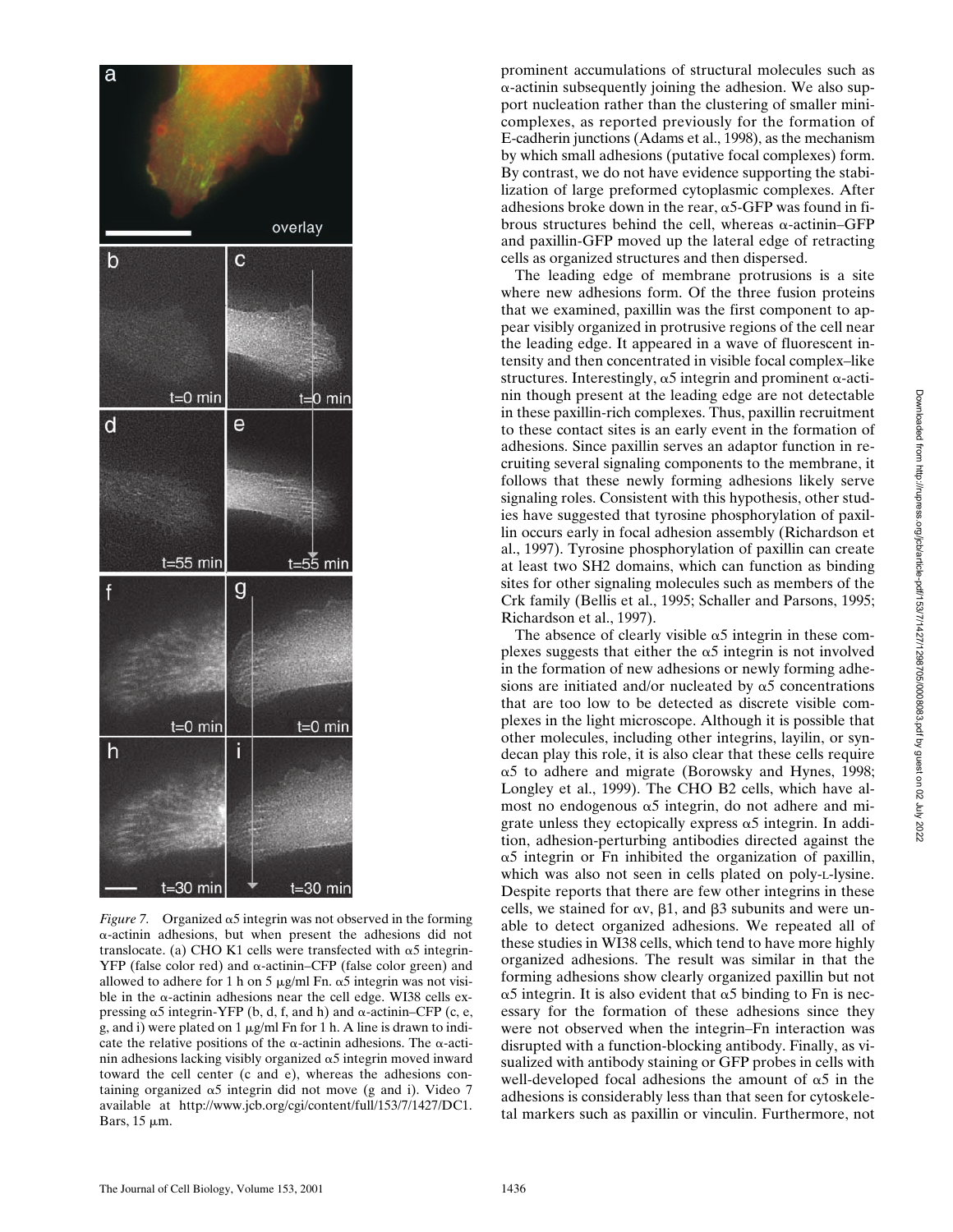

*Figure 8.*  $\alpha$ 5 integrin ligation is necessary for the formation of paxillin adhesions. Paxillin-GFP–containing adhesions were not detected when paxillin-GFP–expressing CHO K1 cells were plated on poly-L-lysine (a); however, they were observed when the cells were plated on 2 g/ml Fn (b). CHO K1 cells expressing paxillin-GFP were plated on  $2 \mu g/ml$  Fn for 1 h, and then images were obtained (c and e). The cells were then treated with the nonfunction–blocking antibody, 6F4 (d), or the function-blocking antibody, VD1 (f). Images were taken 30 min after treatment. Bar,  $10 \mu m$ .

all adhesions that stain with cytoskeletal markers colocalize with visibly organized integrin. From this, we conclude that the newly forming adhesions are initiated by  $\alpha$ 5 engagement, since it is required for organization of paxillin. These putative  $\alpha$ 5 integrin-containing nucleation sites are not organized as large visible complexes, though present in a concentration sufficient to stimulate robust paxillin recruitment. As with other amplification cascades that typify many other signaling pathways, ligand activation of only a small number of integrins may be sufficient to stimulate the assembly of a large macromolecular adhesive complex.

Once protrusions stabilized,  $\alpha$ -actinin began to colocalize with paxillin in small foci at the edge of the former lamellipodium. These small  $\alpha$ -actinin–containing foci grew in size and extended small fiber-like structures toward the cell body, which is consistent with a recent study (Edlund et al., 2001). Once formed, some of the  $\alpha$ -actinin adhesions slid inward from the cell perimeter and stabilized the paxillin, which no longer turned over. Thus, both paxillin and

--actinin appeared to enter newly forming adhesions before visible  $\alpha$ 5 integrin. However, once visibly organized  $\alpha$ 5 integrin entered the adhesions they remained relatively stationary and did not move toward the cell center; these adhesions also contained paxillin and  $\alpha$ -actinin. Taken together, this suggests that not all adhesions contain clearly visible  $\alpha$ 5 integrin, but when the integrin was present the adhesions remained stationary. Previous studies have also reported a sliding of adhesions in cells (Smilenov et al., 1999; Pankov et al., 2000; Zamir et al., 2000). In one study, the membrane-spanning and cytoplasmic domain of  $\beta$ 1 integrin was fused to GFP such that the GFP region resided on the outside of the cell (Smilenov et al., 1999). Interestingly, they reported that in stationary cells adhesions moved toward the cell center, whereas in migrating cells the adhesions were stationary (Smilenov et al., 1999). Although we observed adhesions moving toward the cell center in migrating cells, those with visible  $\alpha$ 5 integrin complexes were stationary.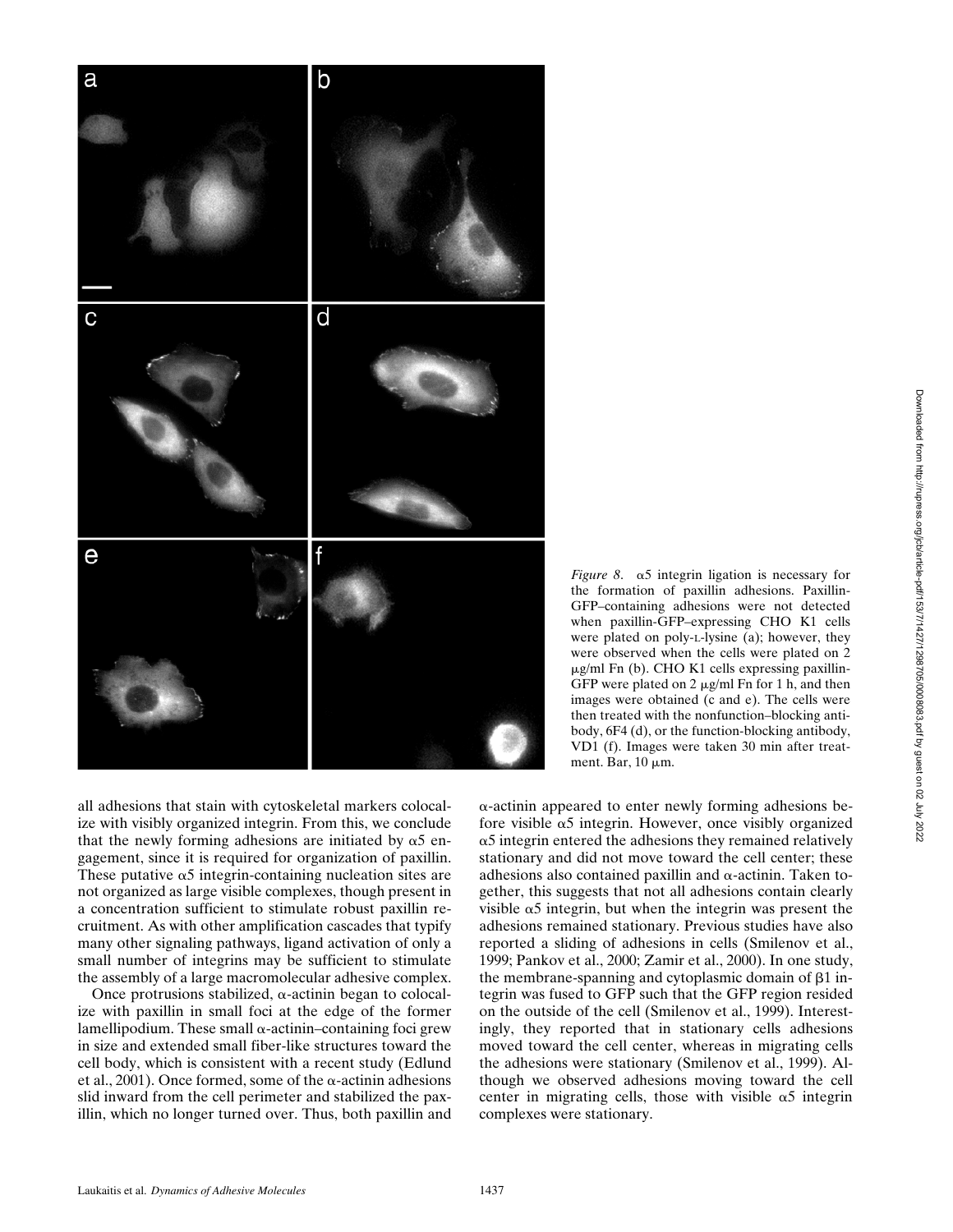

*Figure* 9.  $\alpha$ 5 integrin remains in fibrous structures left behind migrating cells. (a) When  $\alpha$ 5-GFP–expressing CHO cells were plated on Fn, fluorescent fibers containing the integrin remained behind the migrating cells on the substratum. In cells cotransfected with  $\alpha$ 5-YFP (b and d) and  $\alpha$ -actinin-CFP (c) or paxillin-CFP (e),  $\alpha$ 5 integrin was found in fibers, whereas neither  $\alpha$ -actinin nor paxillin was observed in these structures. Bar,  $25 \mu m$ .

The  $\alpha$ 5-GFP and  $\alpha$ -actinin–GFP localized prominently at the leading edge in membrane ruffles and protrusions. Since membrane-bound but not soluble GFP was also seen in ruffles, this reflects their membrane localization. However,  $\alpha$ -actinin is an intracellular molecule that has no membrane-targeting signal and thus must rely on intermolecular interactions to localize it to the membrane. Since neither soluble GFP nor paxillin was observed at the lead-

ing edge, the interactions mediating  $\alpha$ -actinin targeting are specific. A possible mechanism for  $\alpha$ -actinin targeting to membrane protrusions is through its interaction with integrins, since  $\alpha$ -actinin binds directly to the cytoplasmic domain of the  $\beta$ 1 subunit in vitro (Otey et al., 1990). Consistent with this mechanism,  $\alpha$ -actinin colocalized with  $\alpha$ 5 integrin in the membrane ruffles. When the head and rod domains of  $\alpha$ -actinin fused to GFP were expressed in the CHO K1 cells, the rod domain, which contains the  $\beta$ 1 integrin–binding site (Otey et al., 1993), localized to membrane protrusions; however, the head domain, which contains the actin-binding site, appeared in highly organized fiber-like structures. This observation is consistent with a mechanism by which an interaction with integrins may function to localize  $\alpha$ -actinin to membrane protrusions, but cytotoxicity precludes a firm conclusion. Alternatively, other  $\alpha$ -actinin–binding partners such as phosphatidylinositol bisphosphate and phosphatidylinositol (3,4,5)-trisphosphate may play a role in its recruitment to membrane protrusions (Fukami et al., 1994; Greenwood et al., 2000).

The movement of the cell over stable adhesions suggests that adhesive components will tend to concentrate away from the leading edge toward the cell rear. One hypothesis proposes that integrins are recycled from the rear of the cell to the leading edge, thus providing a supply of integrins to newly forming adhesions (Bretscher, 1989; Dalton et al., 1995; Lawson and Maxfield, 1995; Pierini et al., 2000). The most direct observation supporting this mechanism comes from staining integrins in fixed neutrophils (Lawson and Maxfield, 1995; Pierini et al., 2000). In these studies, vesicles are seen at the rear in cells whose migration was inhibited by calcium buffering and in a polarized perinuclear area in migrating cells. However, these cells are too small to discern spatially the biosynthetic and recycling compartments from the base of the protrusion. Furthermore, some mechanisms used by neutrophils are not readily apparent in other cells such as fibroblasts and are specific for certain integrins (Lawson and Maxfield, 1995; Pierini et al., 2000). Our studies with larger cells and direct visualization at high temporal resolution intervals provide a far more complete picture.

In CHO cells with robust protrusive activity, we observed  $\alpha$ 5 integrin in vesicle-like structures that emanated from membrane protrusions and congregated in a perinuclear region where it colocalized with endogenous transferrin receptor. Although the fate of these internalized integrins is not known, this observation suggests that at least a fraction of these molecules are delivered to a large recycling compartment. Alternatively, some of the internalized integrin vesicles may be degraded in lysosomal compartments. A small fraction of the vesicles moved from the perinuclear area toward the cell front, but they disappeared at or before reaching the lamellipodial base; none were observed in the lamellipodium or at the leading edge. Cells migrating under conditions in which they exhibited minimal membrane ruffling presented a complementary picture. In these cells,  $\alpha$ 5 vesicles moved from the perinuclear region to the base of the lamellipodia, whereas vesicles moving from the front were seen only infrequently. In all cells, we observed vesicles moving from the cell rear to the perinuclear area in agreement with previous observations in fibroblasts and neutrophils (Regen and Horwitz,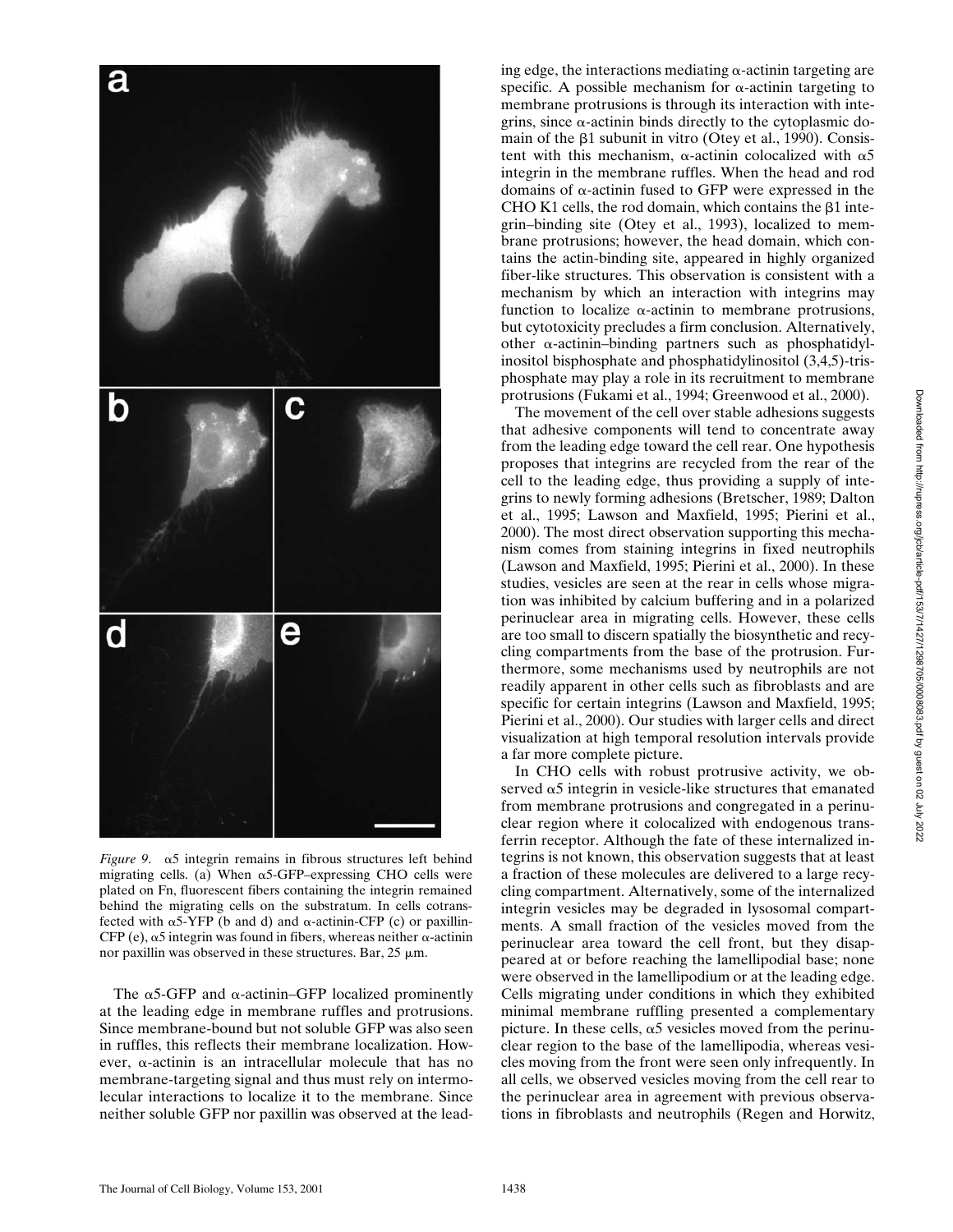

*Figure 10.* Clusters of paxillin and  $\alpha$ -actinin translocate along the lateral edge of the cell in areas of cell retraction. (a) In retracting regions of the cell, paxillin-GFP clusters move centripetally along the edge of the cell (thin arrows). Strong lateral clusters (thick arrow) strengthen as smaller adhesive structures incorporate into them but move slower than the smaller clusters (thin arrows). (b)  $\alpha$ -Actinin– GFP also resides in clusters along the cell edge that move centripetally (thin arrows). The smaller clusters move faster than the larger clusters (thick arrow). (c) Paxillin-GFP clusters remain intact for over 30 min as they translocate along the cell edge. Compare the original location of the cluster marked with a thin arrow to the new location marked with a thick arrow. Videos 8–10 available at http:// www.jcb.org/cgi/content/full/153/7/1427/DC1. Bar: (a) 5  $\mu$ m; (b) 4.5  $\mu$ m; (c) 8.7  $\mu$ m.

1992; Lawson and Maxfield, 1995; Palecek et al., 1996; Pierini et al., 2000). However, vesicles moving from the rear to the front were not observed possibly due to the density of fluorescent material in the perinuclear area.

Thus, two endocytic pathways may be used by integrins. One may function to remove unligated integrin from the membrane in highly protrusive regions of the cell. In support of this, fewer vesicles were observed emanating from membrane protrusions as the substrate concentration increased. A second pathway removes integrins at the cell rear and delivers them either to the lysosomal compartment or to the cell front for formation of new adhesions. The movement of integrin-containing vesicles from the perinuclear area to the base of protrusions is consistent with previous studies (Lawson and Maxfield, 1995; Pierini et al., 2000). It also complements particle-tracking studies that reported the directed movement of integrins to the leading edge in lamellipodia (Schmidt et al., 1993). Finally, we do not observe  $\alpha$ -actinin on any of the  $\alpha$ 5-containing vesicles, suggesting that the integrins are not trafficked in --actinin–containing complexes.

Cleavage of the linkage between integrin and other cytoskeletal components may initiate the release of adhesions. The integrins are seen in fibers behind migrating cells without visible  $\alpha$ -actinin or paxillin, whereas adhesive complexes containing  $\alpha$ -actinin and paxillin without highly organized integrin translocate from the rear by sliding along the cell edge. Unlike adhesion formation,  $\alpha$ -actinin and paxillin were not observed to depart the adhesive clusters serially, but instead the complexes were seen to disperse. This suggests that adhesion breakdown is not simply a reversal of the mechanisms of formation.

We propose the following working model based on our observations of adhesion formation and turnover in migrating cells. Integrin, membrane-bound  $\alpha$ -actinin (possibly complexed to the integrin), and cytoplasmic paxillin are all present in new protrusions. The binding of integrins to the ECM initiates, perhaps in conjunction with other receptors, the recruitment of signaling molecules such as paxillin to newly forming contact sites. Although substrate-bound integrins may also serve as the nucleation sites for these new adhesions, it is also possible that other molecules serve this role. The unligated integrins are rapidly endocytosed and traffic to a perinuclear region. These paxillin-rich sites are highly dynamic and tend to turn over at the base of the protrusion and cycle to the leading edge as new adhesions form. Structural molecules like  $\alpha$ -actinin are subsequently recruited to this site, although small quantities may reside with the initial putative integrin foci. These developing adhesion complexes grow in size and molecular complexity as  $\alpha$ -actinin first enters them and then forms stress fiber–like extensions that grow toward the cell body. The presence of  $\alpha$ -actinin serves to stabilize the paxillin, which does not turn over in adhesions containing prominent  $\alpha$ -actinin; its presence also coincides with the centripetal movement of adhesions. Subsequently, visible concentrations of integrin enter the adhesive complex and function to stabilize the centripetal movement. At the cell rear, cleavage of the integrin– cytoskeletal linkage at a site proximal to the integrin is a